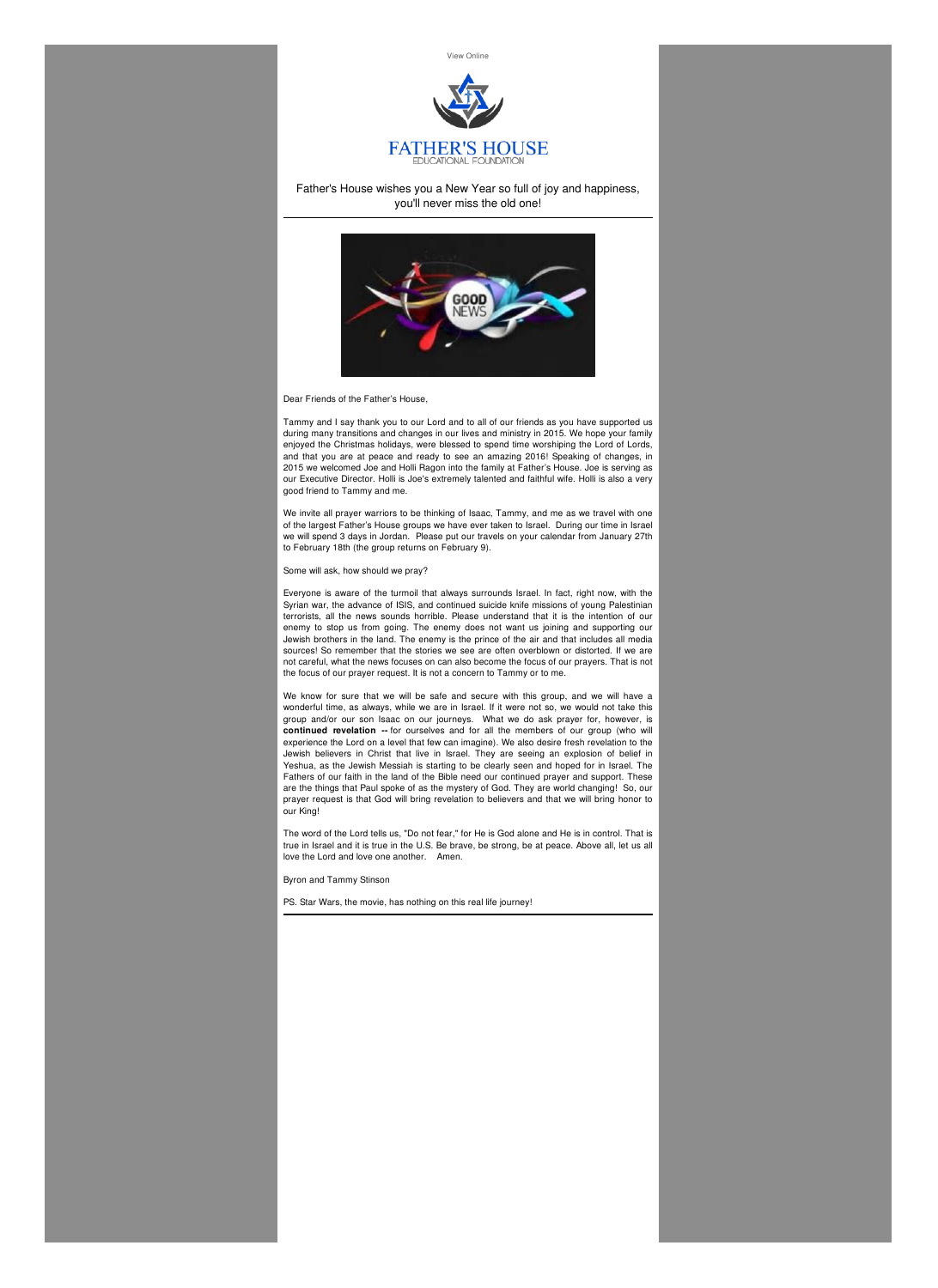

**John Turner Welcomes Our New Executive Director, Joe Ragon**

Greetings everyone! Roxie and I continue to be amazed with all that the Lord does in and through Father's House Educational Foundation. Those of you who know me, know at least a couple of things: 1) you know that my primary calling and gifting is as a pastor-teacher and 2) you know that, in the Lord's providence, this calling has led us to a variety of ministry expressions and venues. Every week, I still wear three hats. I serve bi-vocationally as pastor of New Prospect Church in Nemo, TX, just outside of Glen Rose. In addition, I serve as Coordinator of Family Ministries for the National Association of University-Model® Schools [\(www.naums.net](http://www.naums.net/)). And since Byron and Tammy Stinson founded Father's House in 2008, I have served as Executive Director with primary focus on managing our journeys to the Holy Land and developing the Living Lessons that flow out of those educational adventures.

I would be delighted to visit your congregation and/or small group to teach any portion of Living Lessons from the Land series – whatever best fits your needs. For more information, click this link, <http://fathershousefoundation.com/pages/living-lessons-from-the-land.php>, or email me, jurner@fathershousefoundation.com.

Now, it is my joy to announce a new addition to the Father's House family, Mr. Joe Ragon!

Byron is in the process of mentoring Joe Ragon in the oversight and management of ALL his corporations, Glen Rose Transportation Management, National Fleet Tracking, and the non-profit in the family, Father's House. By virtue of this new and forward-moving development, Joe is now Executive Director of Father's House, freeing me to focus entirely on the areas I mentioned above. My new title is Director of Education and Holy Land Journeys.

Dr. John Turner Director of Education and Holy Land Journeys



Holli and I are very excited to be a part of what God is doing through Father's House. We're beginning work on a new video series entitled " Living Lessons from the Land" which we believe God will use in a significant way. The initial video footage of Dr. Turner teaching on location will be taken during our upcoming journey in February. We're also making strides toward increasing the scope and impact of our annual charity golf tournament coming up in May. We sincerely appreciate your prayers and support and look forward to a new year full of God's blessing.

## Joe and Holli Ragon

Many of you know Father's House has another journey to Israel scheduled to depart on January 27, 2016. What you may not know is how much a visit to Israel has the power to encourage and strengthen those in the Body of Christ! One of our previous trip participants had this to say about his recent experience there: "This trip was a transformation for me...Going to Israel brought me the revelation of the fullness of the Bible. Not a morning has passed that my thoughts haven't turned to Israel and the tremendous story God is still unfolding in that incredible land. It is truly the land of His promise..."

Father's House is currently organizing aMay 31 - June 13, 2016 to the Holy Land! We would like to extend an invitation to you, or anyone you may know that would be interested in traveling to Israel with us as we help the scriptures come alive with on-site learning experiences at historic biblical locations. Those interested in making the trip with us can view all of the details on our website: [http://fathershousefoundation.com/pages/upcoming](http://fathershousefoundation.com/pages/upcoming-trips.php)trips.php and go to the 'Holy Land Trips' link. All of the information is right there, including a sample itinerary and description of the locations. You can also contact Claryssa Medina at the Father's House office at (254) 898-3437 and have information provided to you over the phone.

In closing, all of the staff at Father's House: Byron, Joe, John, and Claryssa wish to express our immense gratitude for your continued support for our ministry. We could not minister in the ways we minister without our faithful friends - YOU - that make our work possible. Stay in touch with us this year. We have many exciting events on the horizon.

We love you! God bless each of you with His highest blessings!



**And Now a Word From Our Executive Director**

Father's House Pathway To Israel Journey

January 27 - February 9, 2016